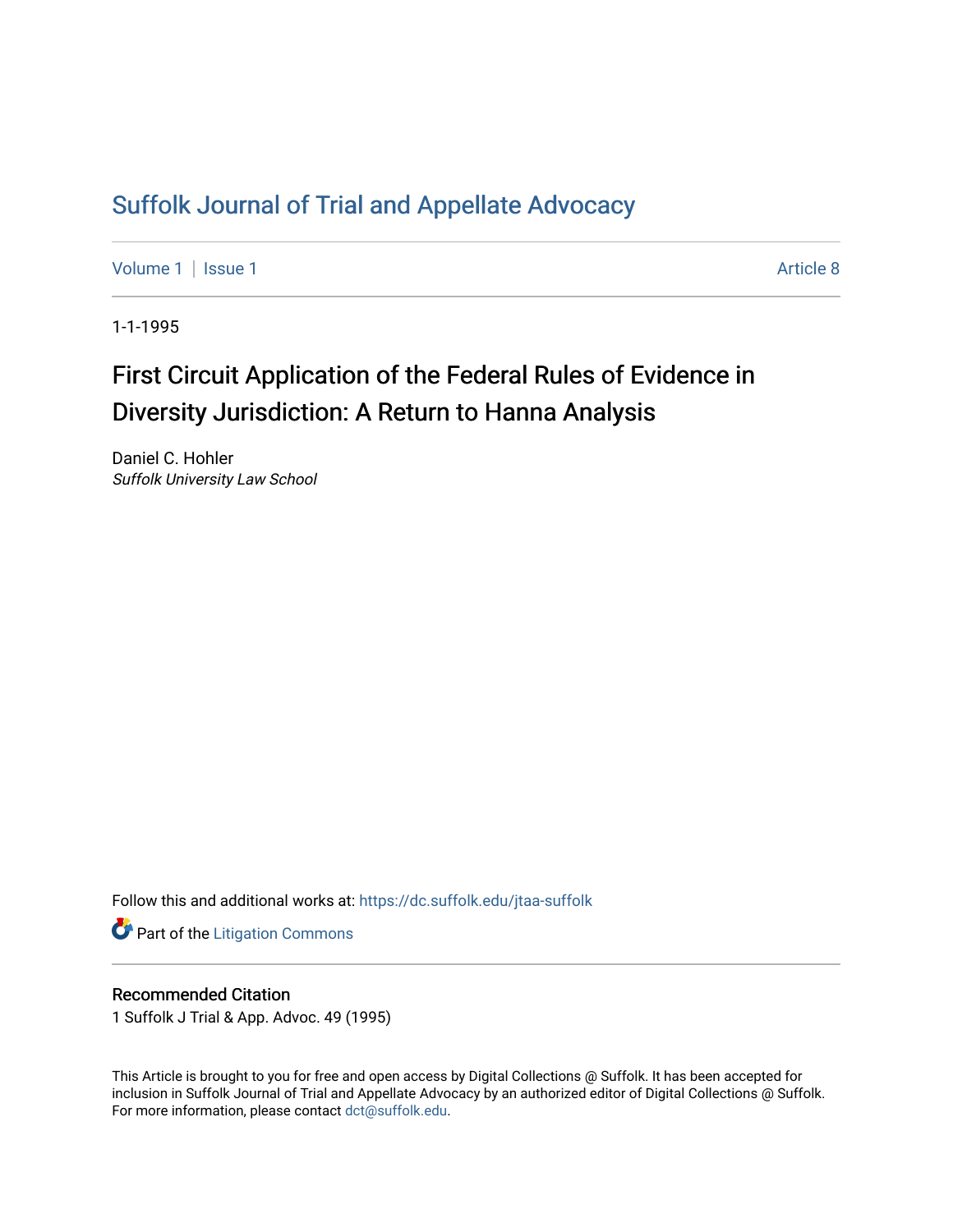### **FIRST CIRCUIT APPLICATION OF THE FEDERAL RULES OF EVIDENCE IN DIVERSITY JURISDICTION: A RETURN TO** *HANNA* **ANALYSIS**

#### **I** INTRODUCTION

The First Circuit, after being overruled in *Hanna v. Plumer,'* has struggled over the application of the Federal Rules of Evidence (FRE) where federal jurisdiction is based upon diversity of citizenship. In *Cameron v. Otto Bock Orthopedic Industry, Inc.,2* the First Circuit returned to a traditional *Hanna* analysis, affirming the FRE as "procedural," presumptively mandating their application in cases of diversity jurisdiction. While the First Circuit has previously applied the FRE in diversity, the results are spurious because of the avoidance of the application of *Hanna* analysis. The purpose of this paper, therefore, is to analyze the First Circuit decisions up to *Cameron* which highly suggest the First Circuit's previous improper interpretation and non-application *of Hanna.*

First, federalism and the Supreme Court's conflict-of-law and conflict-of-Federal-Rule decisions will be analyzed, briefly describing both traditional *Erie* analysis and Federal Rule analysis under *Hanna.* Second, the First Circuit decisions will be surveyed for their basis in applying the FRE in diversity actions. Third, the surveyed decisions will be analyzed to demonstrate the potential improper application of *Erie* analysis to a Federal Rule conflict problem under *Hanna.* **Finally,** a conclusion will be drawn based upon the First Circuit decisions.<sup>3</sup>

#### **II. HISTORY**

#### *A. Federalism, Framing the Basic Problem*

Federalism juxtaposes federal and state governmental power.<sup>4</sup> For the purposes of this discussion, federalism problems in the United States Courts arise from the Constitution and Judiciary Act of 1789 which allows the Supreme

**I** Hanna v. Plumer, 380 U.S. 460 (1964).

<sup>2</sup> Cameron v. Otto Bock Orthopedic Industry, Inc., 43 F.3d 14 (1994).

The author recognizes that there are related issues as to the effects of uniformly applying the Federal Rules of Evidence and does not attempt to analyze any such effects nor advocate such application.

<sup>4</sup> Federalism is defined as a system of government under which "there exists simultaneously a federal or central government and several state governments." **KERMIT** L. HALL, FEDERALISM: A NATION OF STATES, Garland Publishing: New York. p. ix, (c) 1987 (providing articles discussing myriad aspects of federalism beyond scope of this article).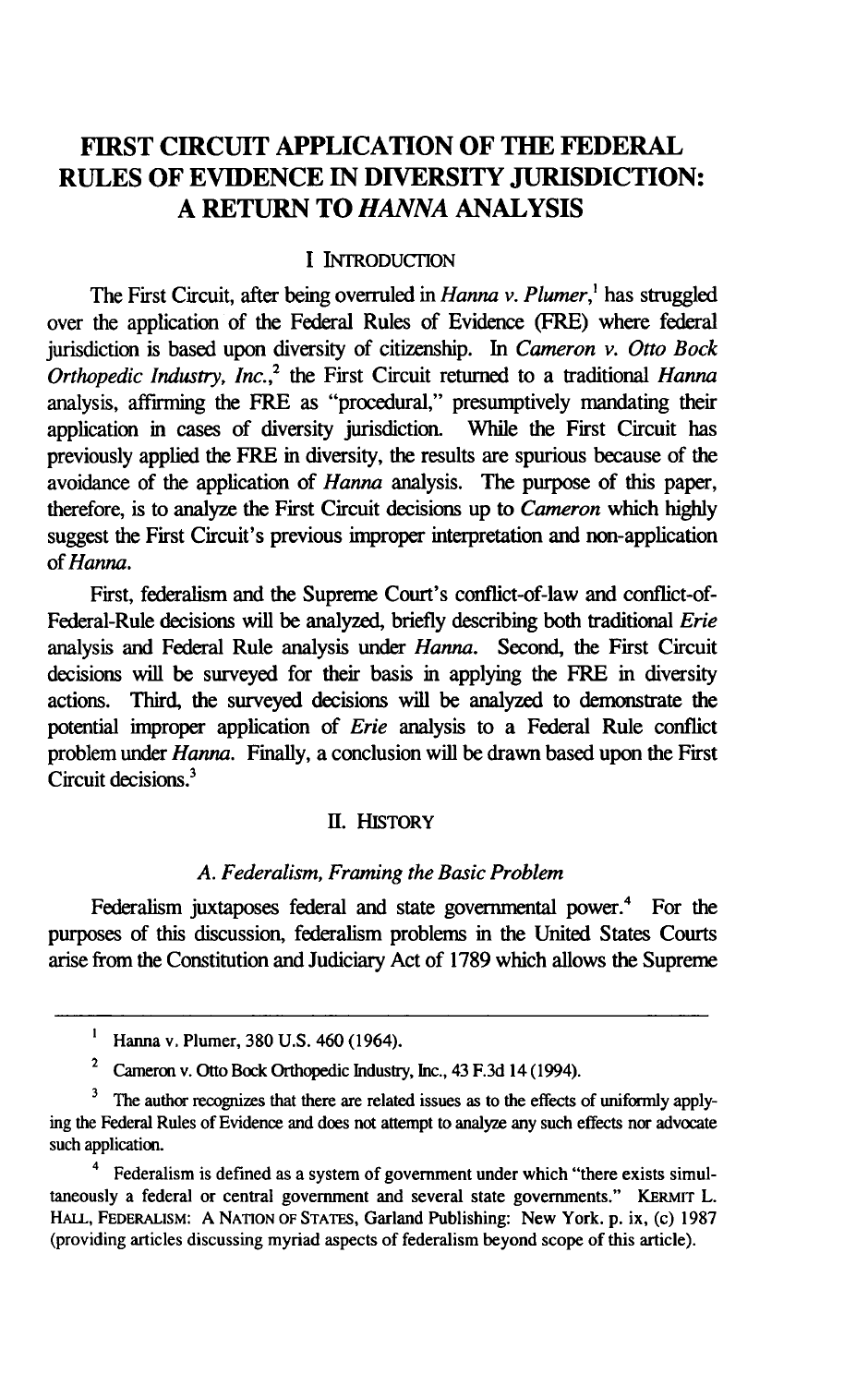Court to hear cases where jurisdiction is based solely on diversity of citizenship of litigating parties.<sup>5</sup> The federalist justification for diversity jurisdiction is based upon the protection of interstate citizens against possible prejudice being imposed by a forum state court.<sup>6</sup> The necessity for diversity jurisdiction, however, is questionable due to the expansion of federal jurisdiction and significant changes in the political environment between the federal government and the states.<sup>7</sup> While the reasons for the repeal of diversity are strong, diversity jurisdiction remains relatively unchanged in its current form.<sup>8</sup>

**<sup>6</sup>**Dolores Sloviter, *A Federal Judge Views Diversity Jurisdiction Through the Lens of Federalism,* 78 VA. L. REv. 1671, 1672 (1992); *see also* AMERICAN LAW **INSTITUTE, STUDY** OF THE DIVISION OF **JURISDICTION BETWEEN STATE AND** FEDERAL COURTS, 99-105 (1969) [hereinafter ALl REPORT]. This report summarizes the three most common federalist reasons for the promotion of general diversity jurisdiction: (1) to combat prejudice against citizens of a foreign state (2) to encourage free trade between the states and combat those jealousies which may play out in a non-federal forum and (3) to make visible and expand the role of the newly formed federal judiciary. *Id.* at 101.

**7** 28 U.S.C. § 1331 (1995) (granting the federal courts federal question jurisdiction). *See* Sloviter, *supra* note 6, at 1673 (citing Federal Courts Committee and Chief Justice Rhenquist's and other legal commentators general denouncement of diversity jurisdiction based upon lack of validity of traditional arguments); ALl REPORT, *supra* note 6. ALl commentators suggest that the incidental nationalizing of the federal government, the imposition on free trade or prejudice arguments are not applicable to conditions as they exist today. *Id.* at 105.; REPORT OF FEDERAL **COURTS STUDY** COMMITTEE, April 2, 1990, at 38 (supporting repeal of federal diversity jurisdiction). *See also HALL, supra* note 4.

**8** *See* 42 U.S.C. § 1332 (1995) (granting federal courts the power to hear cases where subject matter jurisdiction is based upon diversity of citizenship of the parties); Clark, *The Role of National Courts In 200 Years of Evolving Governance,* <sup>18</sup>**CUMB.** L. REv. 95 (1988). Chief Judge Clark of the Fifth Circuit Court of Appeals reasons:

Not even a consummate federalist can reasonably argue that the paramount purpose of the Constitution . . . is advanced by reflexively aggregating power in the central government or its courts. It is time that ideals exert more influence over events. Nothing less than a deliberate effort to restore state power and prestige will suffice.

#### *Id.* at **109.**

50

Clark contends that federalist ideals are not being served properly under the current expansionism of the federal government. *Id.* at 104. Similarly, political and economic climate prevent the problems anticipated by federalists of the past. *Id.* Political conservatism and Bar opposition, however, make the prospect of the repeal of diversity jurisdiction unlikely. *Id.* at 105.

*See U.S. CONST. art. III, § 2, cl. 1. (giving power to federal courts to adjudicate* state matters where jurisdiction is based solely on diversity of citizenship of parties to litigation); The Judiciary Act of 1789, 1 Stat. 73 (recodified by 28 U.S.C. § 1652 (1995) (providing for Supreme Court and lower federal courts to apply power granted in Article II, **§** 2, cl. I).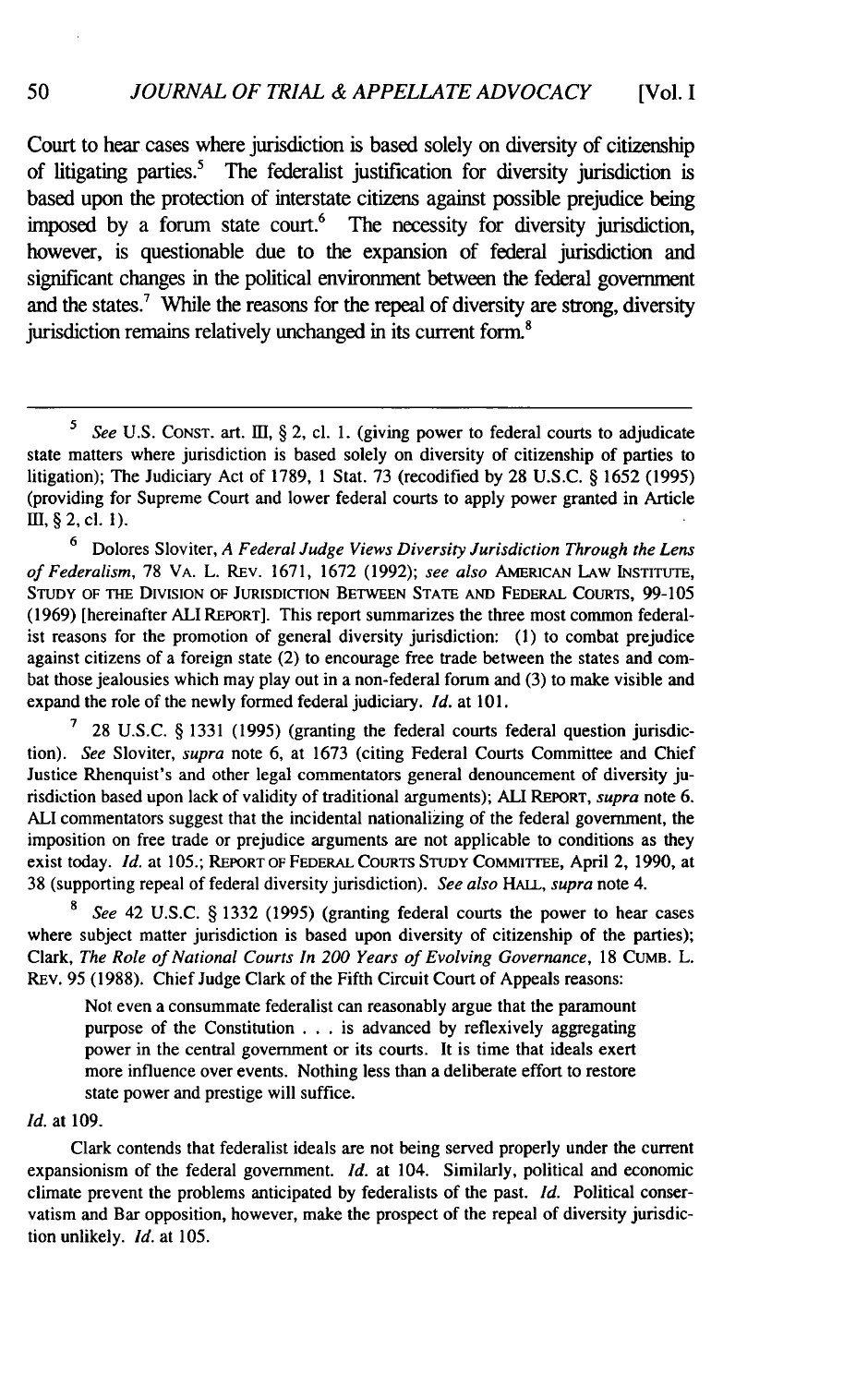Historically, diversity jurisdiction benefited foreign state parties involved in interstate litigation.<sup>9</sup> Granting jurisdiction based solely on diversity of citizenship, however, may encourage usurpation of state power by allowing federal courts to intrude into state affairs. In 1848, the United States Supreme Court addressed the issue in *Swift v. Tyson*.<sup>10</sup> In *Swift*, the Court held that federal courts were to apply state law only when not contrary to the federal court's interpretation of what the state law ought to be.<sup>11</sup> The *Swift* holding offered no protection to the state because it gave the federal courts broad discretion to apply federal law. From a federalism perspective, the usurpation of state power was unacceptable.

In 1938, the United States Supreme Court overruled *Swift* in *Erie Rail Road Co. v. Tompkins.*<sup>12</sup> Under the *Erie* Court's analysis, substantive state laws are to be applied over federal laws in diversity actions.<sup>13</sup> The United States Supreme Court held that in order to prevent forum shopping and to promote the uniform application of law, substantive state laws were applicable in conflict situations between state and federal law.<sup>14</sup> The *Erie* court, however, did not adequately define "substantive law."

The United States Supreme Court proposed its first "substantive" test in *Guaranty Trust Co. v. York.*<sup>15</sup> The Court held if application of federal law would change the outcome of the case, the state law should govern. This test was not satisfactory, however, because *any* difference is in some way "outcome determinative."<sup>16</sup> Thus, the Supreme Court, in *Hanna v. Plumer*, held that the "outcome determination" test was to be read in conjunction with the *Erie*

<sup>16</sup>*Id.*

*Id.*

**<sup>9</sup>***See generally* Douglas D. McFarland, *Diversity Jurisdiction: Is Local Prejudice Feared?,* **LIIGATION,** Fall 1980 p. 38 (explaining while historically valid, the issue of whether the prejudice argument is still valid remains uncertain); *see supra* notes 6-8.

**<sup>10</sup>**Swift v. Tyson, 41 U.S. 1 (1842). *But see* Gregory Gelfand and Howard B. Abrams, *Putting* Erie *on the Right Track,* 49 U. PITr. L. REv. 937,951. Gelfand and Abrams reason that the *Swift* Court was not concerned with the expansion of federal encroachment upon state autonomy because the law was not developed. It was not until after the Civil War, the Great Depression and the emergence of the New Deal Court that federal encroachment upon state authority to promulgate its own policy became an issue. *Id. Erie* presented itself at the height of the New Deal in 1938 and the federalist ideals came to the forefront, offering protection to what state autonomy still remained. *Id.*

**<sup>&</sup>quot;1** *Swift,* 41 U.S. 1.

<sup>12</sup> Erie R.R. v. Tompkins, 304 U.S. 64 (1938).

**<sup>13</sup>** *Id.* at 73.

<sup>14</sup>*Id. The Erie* court analyzed Pennsylvania negligence law as "substantive" law.

**<sup>15</sup>**Guaranty Trust Co. v. York, 326 U.S. 99(1945).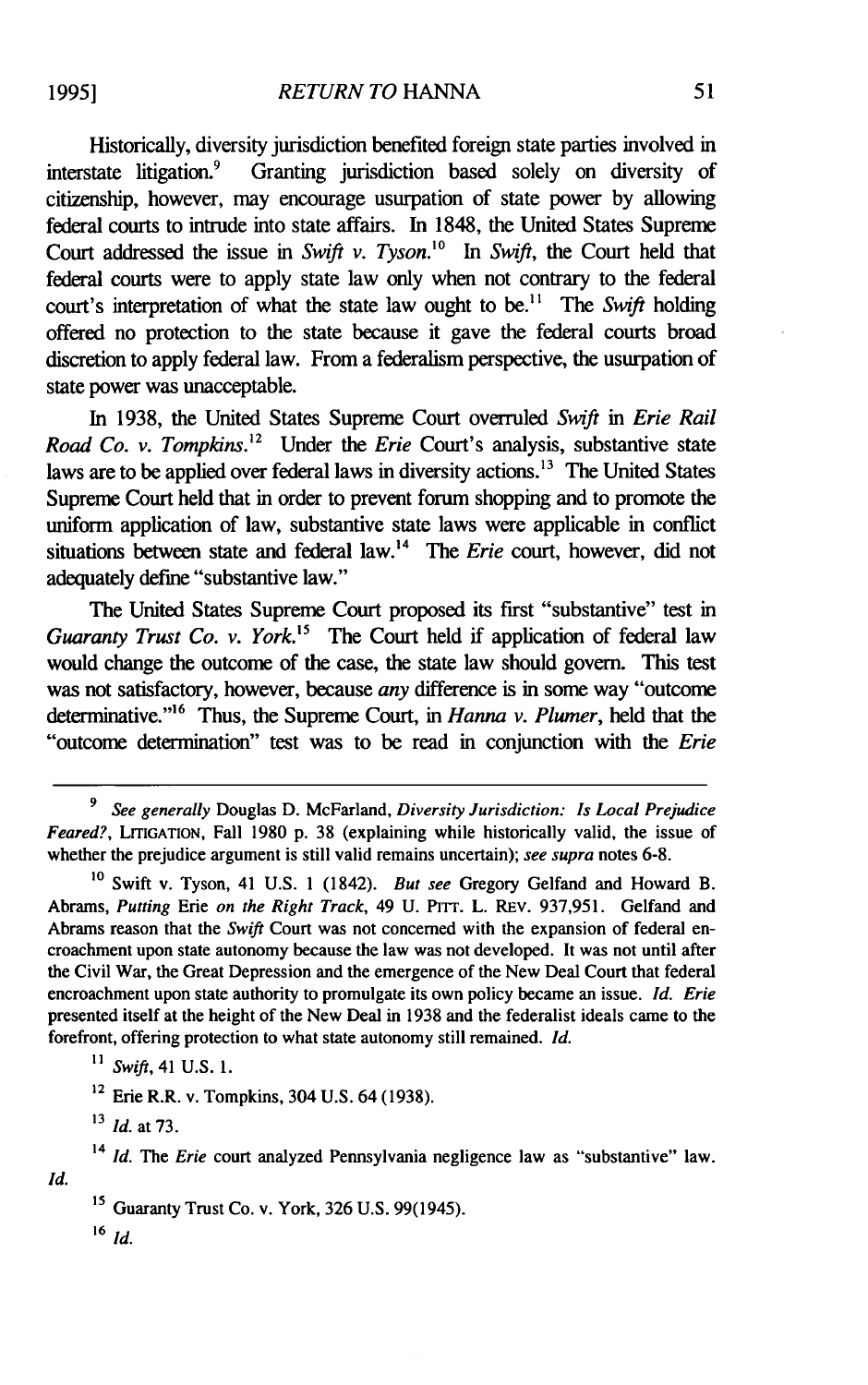doctrine goals of uniform administration of the law and the prevention of forum shopping.<sup>17</sup> Applying the fundamental principles of *Erie* to the "outcome" determination" test in *York* would give the test context."8 Only those outcome changes that would prevent the uniform application of the law or promote forum shopping would be "substantive."<sup>19</sup>

The *Hanna* Court, however, also dealt with the specific issue of federalism with regard to the applicability of a Federal Rule to a diversity action. Under *Hanna*, there is no *Erie* problem when attempting to apply a Federal Rule.<sup>20</sup> Instead, the Rules Enabling Act and the Constitution supply the definition of "substantive" and "procedural." It is the similar parlance and application of the two doctrines that causes application problems.

#### *B. The Supreme Court's Conflict Resolution Models*

Legal commentators, practitioners, and judges have displayed dissatisfaction with the use of formalistic "substantive" and "procedural" distinctions in determining what choice of law or rule to apply in diversity actions.<sup>21</sup> Notwithstanding general disfavor of such principles, the United States Supreme Court's holding in *Hanna* established two fundamentally different judicial conflict resolution models. The differing substance/procedure contexts

**<sup>20</sup>***Id.* at 469-470. The court held:

There is, however, a more fundamental flaw in respondent's syllogism: the incorrect assumption that the rule of *Erie R.R. v. Tompkins* constitutes the appropriate test of the validity and therefore the applicability of a Federal Rule. The *Erie* rule has never been invoked to void a Federal Rule of Civil Procedure.

*Hanna,* **380 U.S.** at 469-470. *Erie* analysis is therefore expressly an incorrect test to apply to a FRE conflict.

**<sup>21</sup>***See* Gelfand and Abrams, *supra* note **10,** at **963** (questioning whether Court has ever considered wisdom of a distinction between substance and procedure). *See also* **EHRENZWEIG,** EHRENZWEIG **ON** CoNFLicrs OF LAW, **1962,** § 114 (determining that the dichotomy between substance and procedure is "analytically meaningless"); **Cook,** *"Substance" and "Procedure" in the Conflict of Laws,* 42 YALE **L.J.** 333,344 **(1933)** (determining that arbitrary point of distinction changes with legal context reaching seemingly incongruous results); **CHAMBERLAYNE,** THE MODERN LAw OF EVIDENCE, **1911,** § **171** (expressing that no real distinction exists and any distinction between substantive and procedural in any context is "artificial and illusory").

**<sup>17</sup>***Hanna,* 380 U.S. at 468 (holding outcome determination test must be applied to twin goals of "discouragement of forum shopping and avoidance of inequitable administration of laws").

**<sup>18</sup>***Id.*

**<sup>19</sup> Id.**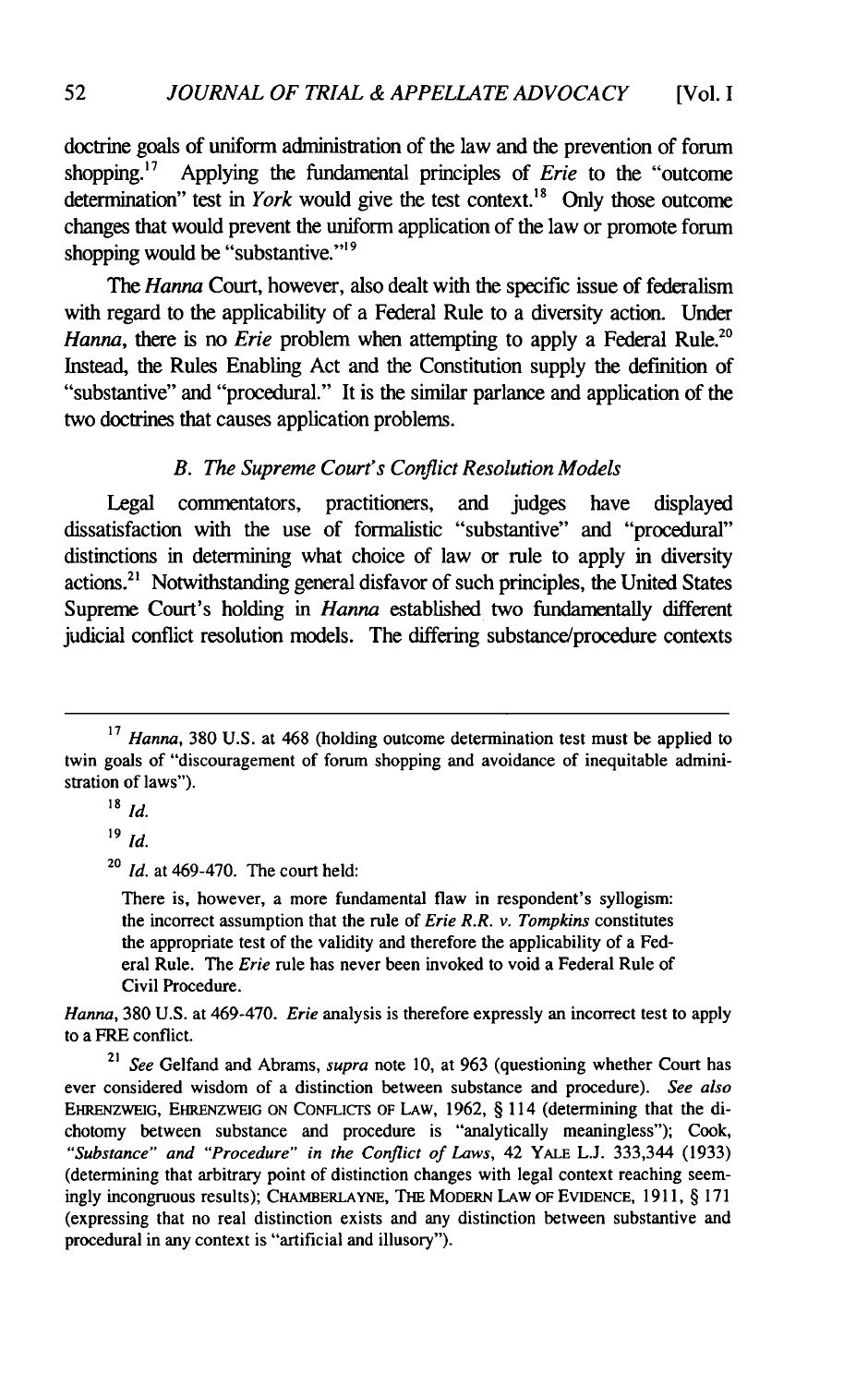will be referred to as: (1) the conflict-of-laws model *(Erie* analysis) and (2) the conflict-of-Federal-Rules model *(Hanna* analysis). <sup>2</sup>

The *Erie* model is based upon the basic doctrine expressed in *Erie* and its progeny that when a federal statute or practice infringes upon a state law, the court should apply the law of the state. The meaning of "substance" under this test refers to legal concepts or constructs that are enacted into law and effectuated by the state.<sup>23</sup> "Procedure," in the *Erie* context, refers to traditional notions of remedy and matters which promote the proper execution of the corpus of the law.24 The goal of the *Erie* model is to promote the equitable administration of justice and to discourage forum shopping. <sup>25</sup>

In those limited circumstances where conflicts do occur based upon a FRE, *the Hanna* Court provides an Erie-exclusive analysis.26 Under *Hanna,* the Rule

23 *Hanna,* 380 U.S. at 472. The example the *Hanna* court used were legal constructs in *Erie* such as the Pennsylvania Negligence law which denied recovery for longitudinal railway trespassers. *Id.; see* Carota v. Johns Manville Corp., 893 F.2d 448, 450 (describing procedural laws as prescribing manner in which rights may be exercised and enforced).

24 *See* GOODRICH, CONFLICT OF LAWS (1927) § 77 (determining distinction between "remedial" or "procedural rights" and "primary and secondary" rights of action which are "substantive" in this context); *see also* Carota v. Johns Manville Corp., 893 F.2d 448, 450 (describing procedural laws as prescribing manner in which rights may be exercised and enforced).

<sup>25</sup> Guaranty Trust Co. v. York, 326 U.S. 99 (1945). In cases of diversity jurisdiction, where a federal statute is in conflict with a State statute, where the application of the federal would result in a different outcome to the litigation, the statute is deemed "substantive" and the federal statute should yield to the state. *Id.* at 109. The York Court's "outcome-determinative" test, however, was only meant to be applied to substantive state statutes and not to the application of a Federal Rule. *Hanna,* 360 U.S. at 467.

<sup>26</sup> Conflicts between the FRE and state rules of evidence should occur infrequently where most of the states have codified their rules of evidence based upon the FRE. *See*

<sup>22</sup>*See* John H. Ely, *The Irrepressible Myth of* Erie, 87 HARVARD L. REV. 693 (1962) (construing the application of FRE not as an Erie question, but governed by the REA and Constitution). *Contra* Gelfand and Abrams, *supra,* note 10, at 966. These authors contend that the Federal Rules of Evidence are not *Erie* exempt because the *Hanna* decision is inapposite with *Erie.* The *Hanna* Court modified its test under *Erie,* carving out an exception to *Erie.* If not, it would be applying *Erie* doctrine with its limitations to a problem that is limited instead only by the Rules Enabling Act. Gelfand and Abrams assume that the FRE should be applied under some form of *Erie* test. *Id.* at 981. Gelfand and Abrams expose the very problems with applying the *Erie* test to Federal Rules in not being able to resolve Rule-type conflicts. *See id.* at 1004 (conceding that *Erie* does not constitutionally prohibit resulting deference to Federal Rules). For a discussion on which the *Hanna* Court based their discussion of substance/procedure differentiation, *see generally* COOK, LOGICAL **AND** LEGAL **BASES OF** CONFLICT OF **LAWS,** at 150 (1943) (reasoning that substance and procedure have differing meanings in differing contexts).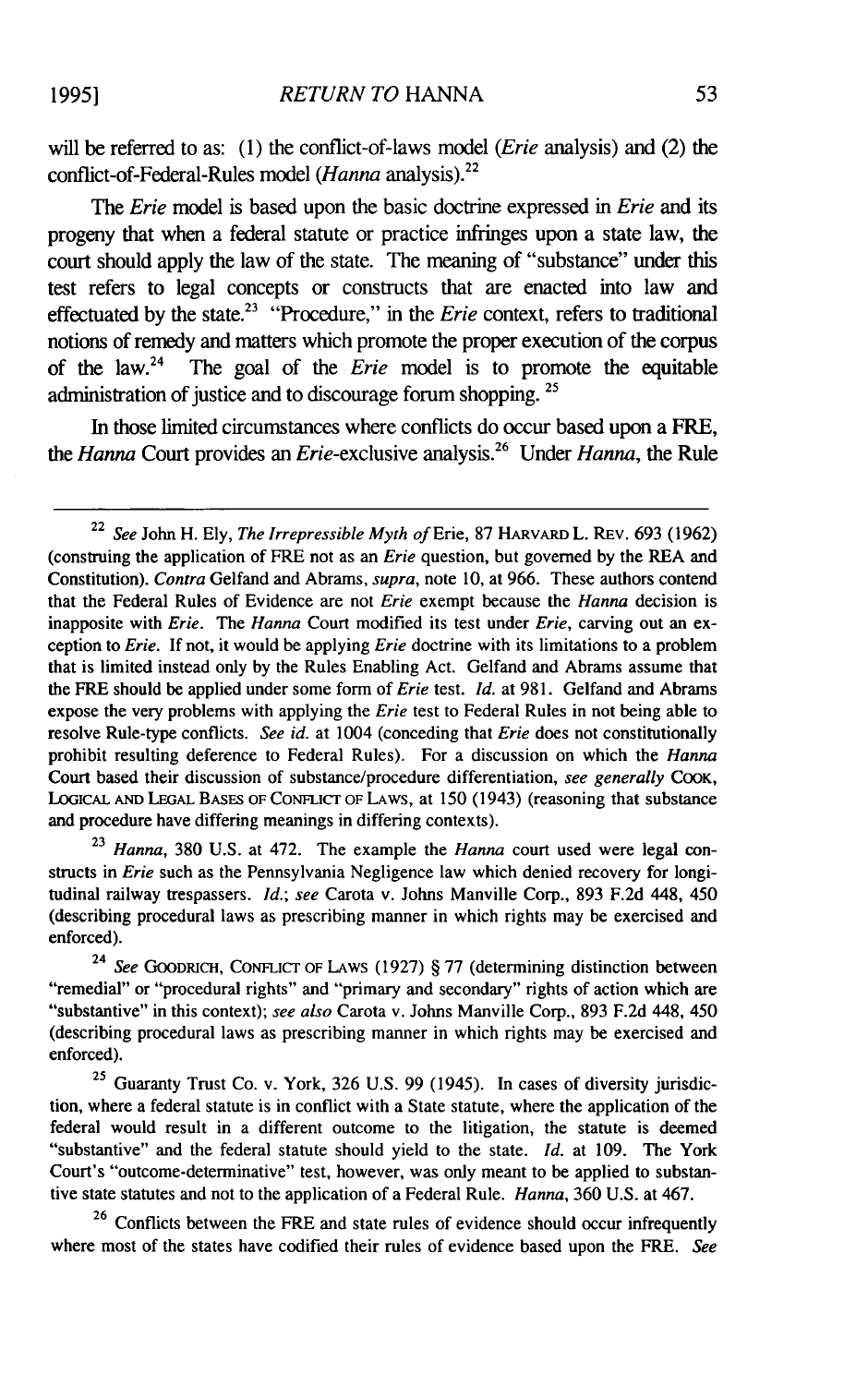applicability is limited by the Constitution and the Rules Enabling Act (REA) providing a broader analysis than under *Erie*.<sup>27</sup> Congress, under the auspices of the REA and the Constitution can pass "procedural" rules that are presumably constitutionally valid on their face as rules of court, and simultaneously substantive in affecting a state right under *Erie.<sup>2</sup> '* Nonetheless, the Federal Rule would still trump the state construct because of the broad grant of power under the Constitution and the REA, without consideration of *Erie.<sup>29</sup>*

 $27$  The Rules Enabling Act (REA) allows the Judiciary to adopt rules of practice and procedure to be applied in Federal District Courts and Courts of Appeal within the United States and its Territories. These promulgated rules, however, can only apply to procedural law and cannot compromise or broaden any substantive State law. Similarly, any state laws, procedural in nature, in conflict with Federal Rules enacted under this provision are trumped by the applicable Federal Rule and have no further effect within the federal court. 28 U.S.C. § 2072 (a),(b) (1994). *See* Edson R. Sunderland, *The Grant of Rule-Making Power to the Supreme Court of the United States,* 32 MicH.L.REv. 1116 (1934) (explaining Rules Enabling Act in detail); HART & WEsCHLER, THE FEDERAL CouRTs AND THE FEDERAL SYSTEM, TriRD EDITION, at 759-762 (1988) (providing an overview of the Rule Enabling Act and its application with regard to Rules of Civil Procedure and Rules of Evidence). *See* Paul D. Carrington, *"Substance" and "Procedure" in the Rules Enabling Act,* 2 DuKE **L.J.** 281 (1989) (discussing substance and procedure variations between differing legal contexts with regard to limitations law). The Rules Enabling Act limitations are based upon constitutionality and scope, not substantive legal constructs of the state. This is where the language "arguably procedural" emerges and controls. Where a Federal Rule can be classified as procedural in an REA context and yet substantive under an *Erie* analysis the REA permits the Rule to prevail even if displacement of state policy occurs. *Id.*

**<sup>28</sup>**Olin G. Wellborn III, *The Federal Rules of Evidence and the Application of State* Law in the Federal Courts, 55 TEX. L. REV. 371, 401 (1994). The validity of the Federal Rules is not based upon either the Rules Enabling Act or the Rules Decision Act. Since the FRE were enacted by Congress, neither of these Acts apply and they are presumptively valid. *Id.* Furthermore, Wellborn suggests that the enacted Federal Rules of Evidence are not legitimately open to attack as modifying "substantive state rights" under the REA. *Id.* at 402.

29 *See* Gregory Gelfand & Howard B. Abrams, *supra,* note 10, at 947.

Margaret E. Berger, *The Federal Rules of Evidence: Defining and Refining the goals of Codification,* 12 HoFSTRA L. REv. 255,256 nn. 7-9 (1984) (surveying 31 states, Puerto Rico, and the military that have codified their evidentiary statutes as of 1980). It is significant to note that Massachusetts, while having proposed a codification of the evidentiary rules based upon the Federal Rules, propagates most of the litigation in this area, including Hanna v. Plumer in which the Supreme Court overturned the First Circuit Appellate Court. *See* Berger at 267, (holding that Rule-making may obviate the need for the *Erie* analysis). *But see* Gelfand and Abrams, *supra,* note **10,** (maintaining that Federal Rule conflicts are merely a species of *Erie* problem and should be attacked under the auspices of *Erie).*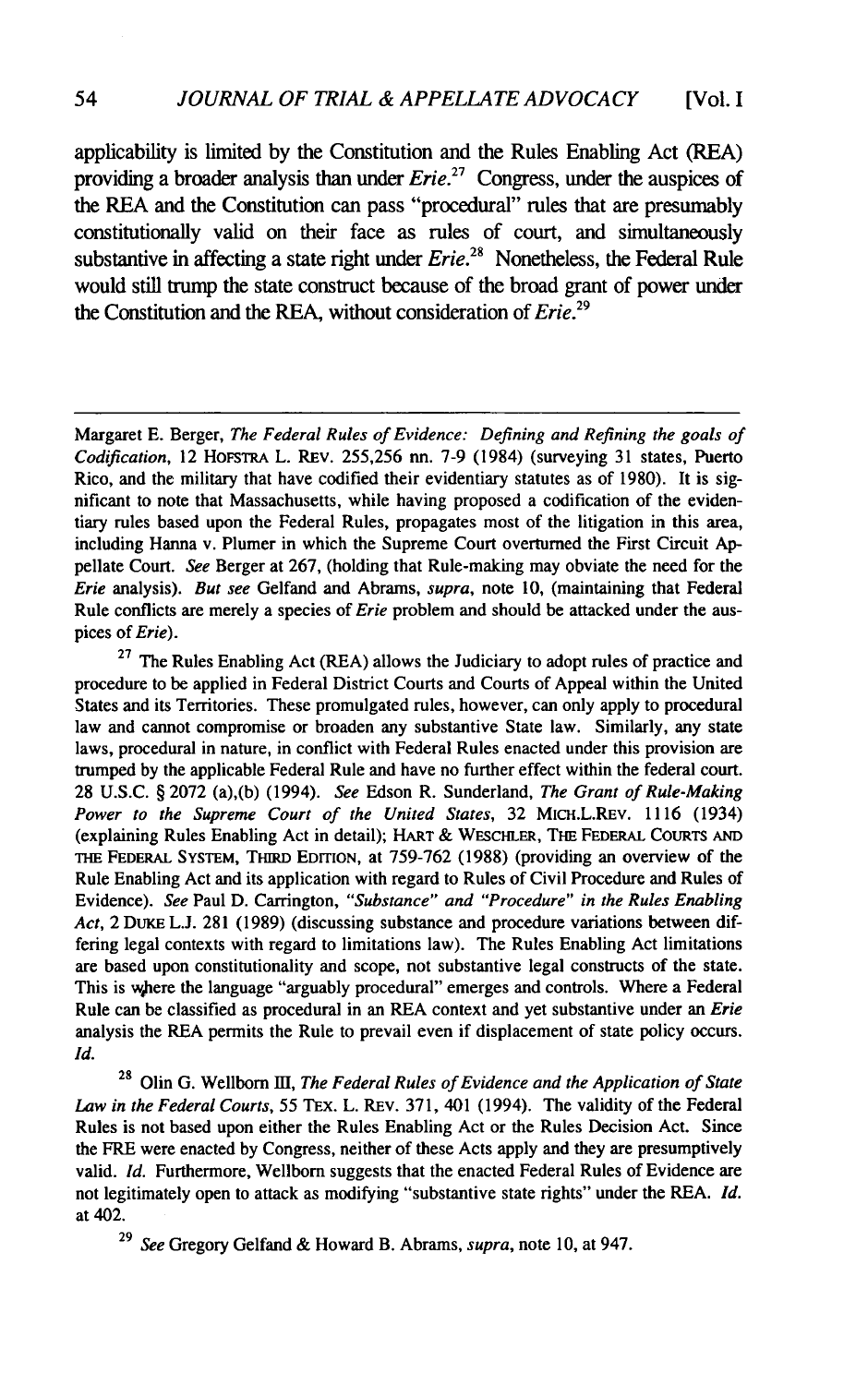#### *C. The First Circuit Decisions*

The trend of the First Circuit, as in the majority of the circuits, has been to interpret the *Hanna* doctrine to apply to the FRE as well as the Federal Rules of Civil Procedure.<sup>30</sup> At least two other circuits have uniformly applied the Federal Rules of Evidence in all diversity actions declaring them procedural, as has the First Circuit.<sup>31</sup> Ostensibly, there exists a definite range and scope as to how far the Federal Rules of Evidence apply in any particular jurisdiction.<sup>32</sup> While the United States District Courts within the First Circuit have applied the *Hanna* test uniformly, the First Circuit has struggled with its final stance on the issue.

In 1985, the First Circuit dealt with a pure FRE conflict in *Mclnnis v. A.M.F., InC.<sup>33</sup>*The plaintiff, who received severe injuries in a motorcycle accident brought suit against the manufacturer. At issue was whether FRE 403 or a similar state-fashioned rule applied to the admissibility of evidence relating to alcoholic beverage consumption.<sup>34</sup> The Commonwealth rule totally to alcoholic beverage consumption. $34$ 

<sup>31</sup> The Fifth and Seventh Circuits are strongest in their blanket application of the Federal Rules of Evidence to diversity actions. For Fifth Circuit decisions, see Washington v. Department of Transp., 8 F.3d 296,300 (5th Cir. 1993) (declaring Federal Rules of Evidence "procedural") and Morris v. Homco Intern., Inc., 853 F.2d 337,341 (5th Cir. 1988) (holding that "diversity cases in federal court are... governed by federal, not state, rules of evidence"). In *Morris,* the Fifth Circuit does not discuss the substance/procedure problem. Instead, it avoids it entirely by adopting the Federal Rules of Evidence as entirely procedural where there are provisions made for state rules to apply where Congress intended those rules to apply. *Id.* In the Seventh Circuit, see In Re Air Crash Disaster Near Chicago, Ill., 701 F.2d 1189, 1193 (7th Cir. 1983) (Federal Rules of Evidence are procedural in determining admissibility of evidence because they are Rules and also statutorily created).

32 *Compare* Rotondo v. Keene Corp., 860 F.2d 436 (3rd Cir. 1992) (applying federal sufficiency standard) *and* Gibraltar Sav. v. Ldbrinkman Corp., 860 F.2d 1275 (5th Cir. 1988) (applying federal sufficiency) *with* Lockley v. Deere & Co., 933 F.2d 1378 (8th Cir. 1991) (applying state sufficiency standard) *and* Laney v. Celotex Corp., 901 F.2d 1319 (6th Cir. 1990) (applying state sufficiency standard of state).

**<sup>33</sup>**McInnis v. A.M.F., 765 F.2d 240 (1st Cir. 1985). The *McInnis* case, however, is barely a case of conflict. The court held that the rules were procedural because they reached almost identical results. *Id.* at 246.

*34 Id.* at 245.

<sup>&</sup>lt;sup>30</sup> See FED. R. EVID., Introduction p. III (1993). The Federal Rules of Evidence were enacted by the Supreme Court as Rules of Court effective 1973. 56 F.R.D. 183. The Rules were then enacted into law by Congress on July 1, 1975. 88 Stat. 1926. *See* Washington v. Department of Transp., 8 F.3d (5th Cir. 1993); Milam v. State Farm Mut. Auto. Ins. Co., 972 F.2d 166 (7th Cir. 1992); Leitman v. McAusland, 934 F.2d 46 (4th Cir. 1991); Laney v. Celotex Corp., 901 F.2d 1319 (6th Cir. 1990); Romine v. Parman, 831 F.2d 944 (10th Cir. 1987); Bushman v. Halm, 798 F.2d 651 (3rd Cir. 1986); Mclnnis v. A.M.F., Inc., 765 F.2d 240 (1st Cir. 1985).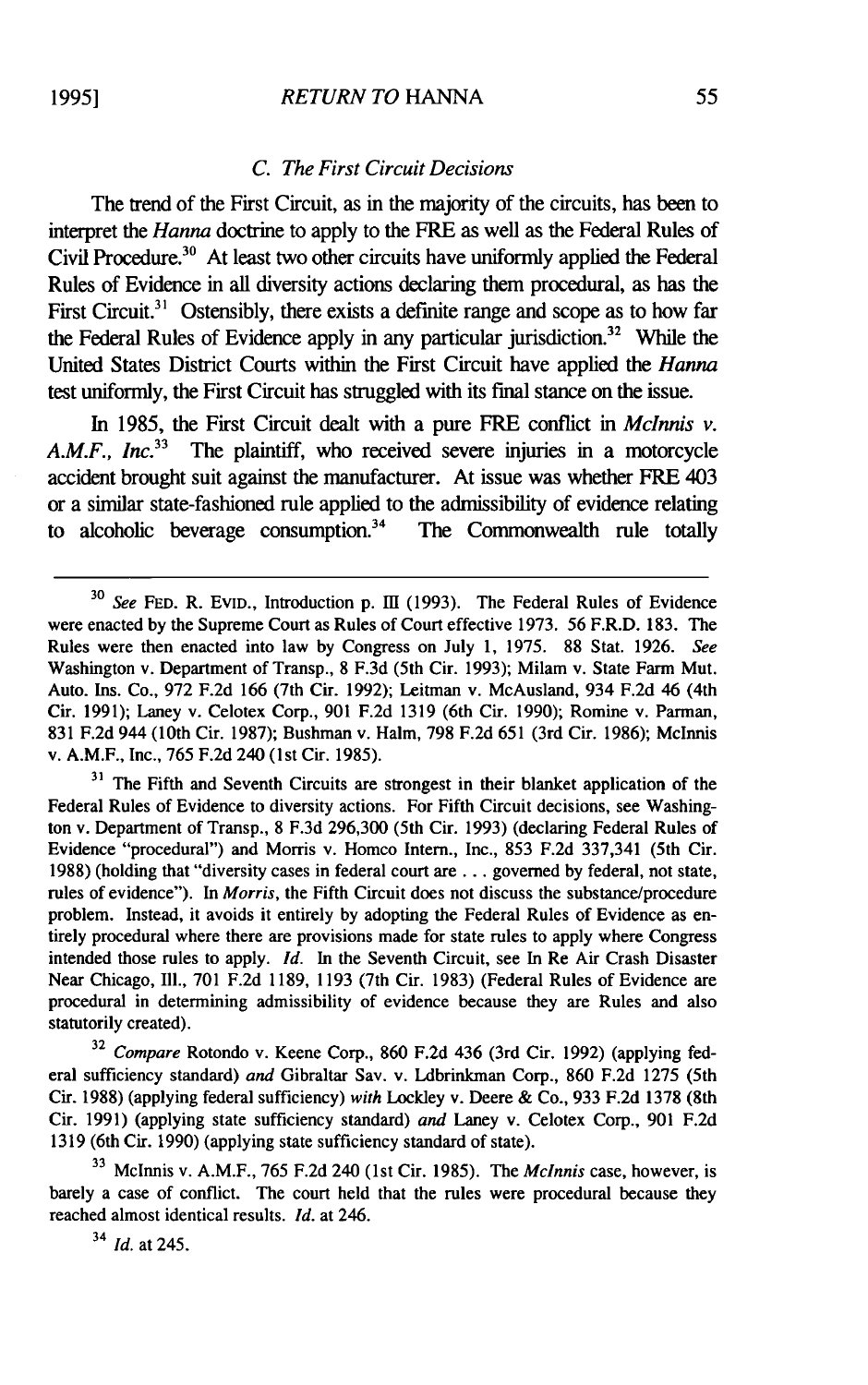prohibiting the admissibility of alcohol consumption evidence mirrored that of Rule 403's prevention of admission of prejudicial evidence.35 *The Mclnnis* court held that the FRE, analogous to the FRCP, were clearly intended to apply to diversity actions under *Hanna.<sup>36</sup>*Under the *Hanna* analysis all that is required is to determine that the Federal Rule is (1) constitutionally valid and (2) within the scope of the REA. Applying the *Hanna* analysis, the *Mclnnis* court held for the first time in the First Circuit that the FRE are presumptively valid<br>and constitutional.<sup>37</sup> The Court held that unless the presumption of The Court held that unless the presumption of constitutionality and scope of the Rule under the REA is rebutted the Federal Rule should prevail. $38$ 

**<sup>35</sup>***Id.*

<sup>36</sup>*See* 765 F.2d 240 at 245. ("Congress clearly intended that the Federal Rules of Evidence would apply to diversity actions."); *see also* Rioux v. Daniel Intern. Corp., 582 F.Supp. 620 (D.Me. 1984). The *Rioux* court noted that no Federal Rule of Procedure or Evidence had ever been struck down as exceeding the power of Congress and that Congress had specifically intended *Hanna* to apply to a direct Federal Rule conflict. *Id* at 624 (citing Walker v. Armco Steel Corp., 446 U.S. 740,750 n.9 (1980). The district courts are uniform in their application of *Hanna* analysis to Federal Rule conflicts. United States District Court, District of Maine has correctly reaffirmed that the *Hanna* test applies to direct Federal Rule conflict situations exclusive of *Erie* analysis. *See* Wardwell v. U.S., 758 F.Supp. 769,771 (D.Me. 1991) (upholding FRE as constitutionally valid and applicable in diversity actions); French v. Fleet Carrier Corp., 101 F.R.D. 369, (D.Me. 1984) (asserting *Hanna* test in Federal Rules of Civil Procedure context where direct conflict between state and Federal rule); *but see* Pasternak v. Achorn 680 F.Supp. 447, 448 (D.Me. 1988) (disallowing seat belt use as evidence of negligence under Maine state law in direct conflict with FRE admissibility standard). The United States District Court, District of Massachusetts has also reaffirmed that *Hanna* controls in Federal Rule conflict situations. Donovan v. Sears Roebuck & Co., 849 F.Supp. 86 (D. Mass. 1994) (upholding FRE hearsay rule as procedural and applied over state hearsay exception in diversity action); Headley v. Chrysler Motor Corp., 141 F.R.D. 362 (D. Mass. 1991) (admitting evidence based upon FRE in diversity actions).

**37** *Mclnnis* at 244 and n.5. The court held that the rules are presumptively constitutional. *Id.* In footnote 5 the court further holds that the presumption that the Federal Rules of Evidence are constitutional is stronger based upon the fact that the rules are not simply reviewed, but are actually edited and written by Congress as well as the Judiciary. *Id.*

<sup>38</sup>*See* Carrington, *supra,* note 27:

Although the "test" addressed the issue of federalism **...** many promptly assumed it meant that the Court had endorsed an unconstrained view of its powers under the [Rules Decision Act] to make rules of court without substantive consequences.

The result, claims Carrington, was for the Federal Rules of Evidence to be drafted and enacted. *Id.*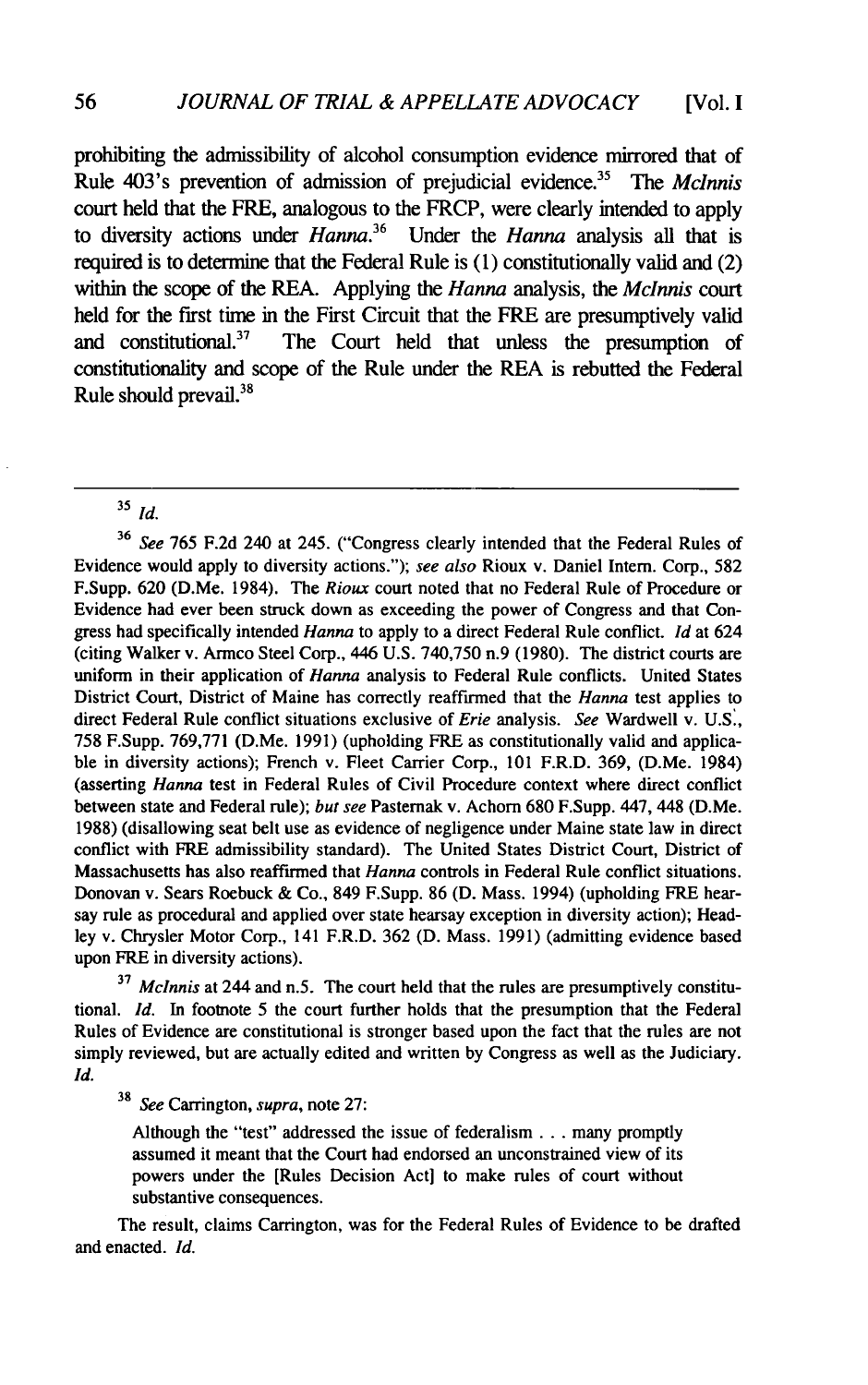The *Mclnnis* court found that the state rule was procedural because the state rule and the Federal Rule both went to the same mechanistic end of preventing the admission of prejudicial evidence.<sup>39</sup> No substantive state policy governed the admission of the contested evidence.<sup>40</sup> The court applied the Federal Rule because there was no state substantive policy being served, the federal relevance rule did not promote forum shopping, and both rules had nearly the same procedural result. $41$ 

The First Circuit next addressed the issue of FRE applicability in diversity actions two years later in *Ricciardi v. Children's Hospital Medical* Center, Inc.<sup>42</sup> The plaintiff brought suit for medical malpractice, arguing that the doctors and hospital were negligent when an aortic cannula became disconnected from a patient during an operation.<sup>43</sup> The consulting doctor, who was not present during the incident, allegedly scribbled a hand-written note about the incident.<sup>44</sup> The note was the basis of the patient's claim. The consulting doctor, however, did not have personal knowledge of the incident and also did not recall where he obtained the information.<sup>45</sup> The district court ruled that the note was hearsay and that it did not fit any of the exceptions to the federal hearsay rule providing a business records exemption.<sup>46</sup> The plaintiff argued, *inter alia,* that the Massachusetts statute permitting the admission of hospital records applied and would have permitted the admission of the note. $47$ 

**<sup>39</sup>***Mclnnis,* 765 F.2d at 245. The "Rule of *Handy"* prohibited the evidence of the consumption of alcoholic beverages. *Id.* The Court argued that the underlying considerations and results were merely procedural monitoring or administration of substantive rights of the defendant. *Id.* Under the *Handy* rule, the evidence would be excluded altogether, whereas Federal Rule would exclude it if it were deemed prejudicial. *Id.*

<sup>40</sup>*Id.*

<sup>41</sup>*Id.; but see* Rovegno v. Geppert Bros. Inc., 677 F.2d 327 (3rd Cir. 1982) (holding that Pennsylvania Law with regard to admissibility of blood alcohol content should be employed). The First Circuit, while aware of the decision of Third Circuit, properly held that the Third Circuit did not apply the Congressional mandate for Federal Rule preemption via the *Hanna* doctrine correctly.

<sup>42</sup> Ricciardi v. Children's Hosp. Medical Center, Inc., 811 F.2d 18 (1st Cir. 1987).

<sup>43</sup>*Id.* at 20. An aortic cannula circulates blood from the heart-lung machine back into the body when the heart is being by-passed for surgery. *Id.*

*<sup>44</sup>Id.* The note read: "during surg. episode of aortic cannula accidentally out 40-60 sec." *Id.*

<sup>45</sup>*Id.*

<sup>46</sup>*Id.*

<sup>47</sup>Ricciardi v. Children's Hosp. Medical Center, Inc., 811 F.2d at 20. *See* MASS. GEN. L. ch. 233 § 79 (allowing hospital records into evidence).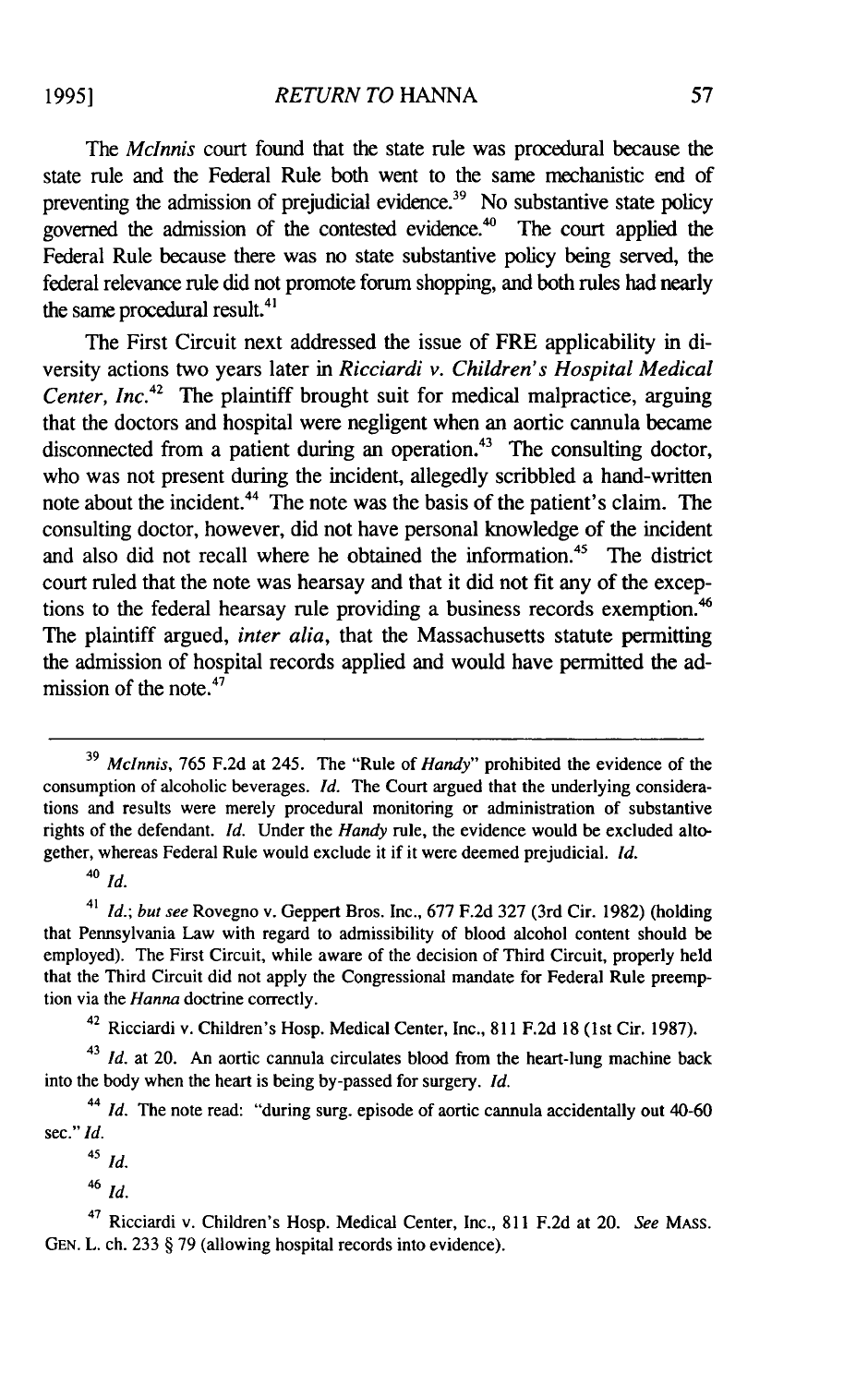The First Circuit held that the exception to the Hearsay rule under the FRE was nearly identical to that of the state rule in question.<sup>48</sup> Both the Federal Rule and the Massachusetts statute applied to regularly conducted business activity. The court however, held that neither rule applied because under either test the source of the information must be known to the person making the record.<sup>49</sup> Finding the evidence inadmissible under both the state and Federal Rule, the court found, as in *McInnis*, that no conflict existed.<sup>50</sup>

*The Ricciardi* court analyzed the issue as a non-conflict between the federal business records exception to the Hearsay Rule and the state Statute allowing admission of hospital records. If there had been a conflict, the court stated in dicta that it would look to see if there were any substantive policy underpinnings. The Court strongly suggests that it would apply the state law over the FRE if any policy could be found.<sup>51</sup>

*The Ricciardi* decision anchored the First Circuit's federalist approach of examining the policy behind a state statute and not solely the statute itself as prescribed in *Hanna.* The application of the *Ricciardi* approach, however, was not utilized until the First Circuit's 1990 holding in *Carota v. Johns Manville Corp.<sup>52</sup>In Carota,* defense counsel moved to admit evidence of previous settlement with co-defendant asbestos companies.<sup>53</sup> Carota contended that such evidence was inadmissible under FRE  $408<sup>54</sup>$  Celotex, the remaining defendant and asbestos manufacturer, contended that the state rule should apply because the policy *behind* the rule was a damages provision and not an evidentiary provision.<sup>55</sup>

**<sup>53</sup>***Id.* at 449.

<sup>48</sup>*See* FED. R. EVID. 803(6); MASS. GEN. L. ch. 233, § **79.** *See also Ricciardi,* **811** F.2d at 22. The *Ricciardi* court held that the statutes were functionally equivalent and the Federal Rule of Evidence 803(6) was consistent with the Massachusetts legislation. *Id.*

<sup>49</sup> *Id.* at 23. *See* Petrocelli v. Gallison, **679** F.2d 286 (lst Cir. **1982)** (holding impossibility of determining source of record fatal to admissibility of that evidence).

**<sup>50</sup>***Ricciardi,* **811** F.2d at 22. The court held: **"....** these two rules are very similar in application. In this case the note is inadmissible under both rules. Therefore even if we could discern some substantive policy at stake in the state hospital records exception, there would be no conflict with that policy in applying the federal rule here." *Id.*

See id. at 21 ("the question here, then, is whether application of the federal business records exception would impinge upon some substantive state policy embodied in the state rule").

**<sup>52</sup>**893 F.2d 448 (1st. Cir. 1990).

<sup>54</sup>*See* FED. R. EVID. 408 (1993) (prohibiting admissibility of offers of compromise and compromise agreements).

**<sup>5</sup>***Carota,* 893 F.2d at 451. The *Carota* court agreed with this reasoning. The court wrongfully applied the *Erie* doctrine where the test "falls within the twilight zone between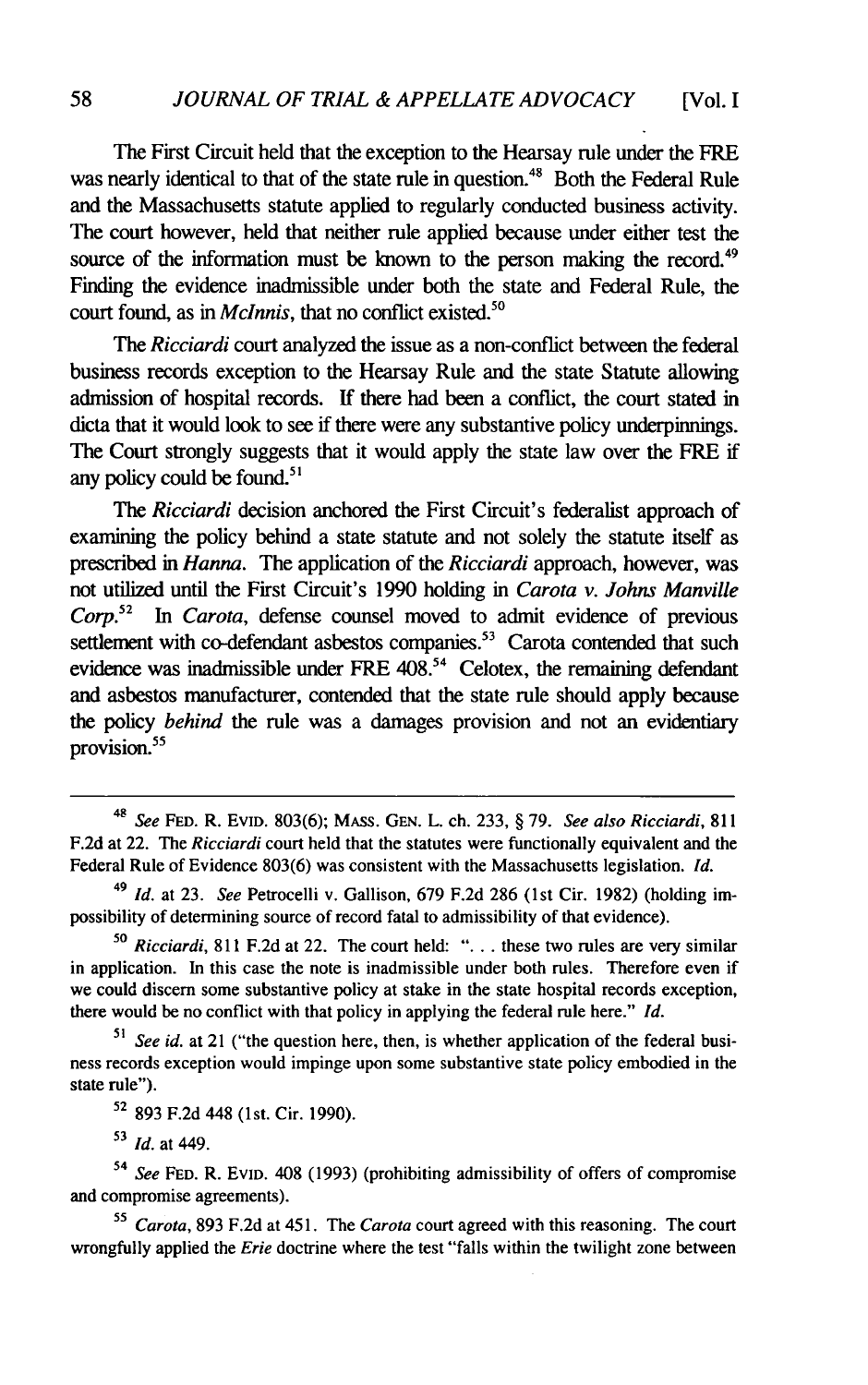**19951**

The Massachusetts legislative decision to allow such evidence under the state rule was to prevent double recovery and therefore the substantive state rule was incompatible with Rule 408.<sup>56</sup> The plaintiff countered with Fifth Circuit precedent which held that the money already collected would be subtracted from such an award and be consistent with state policy of jury consideration of previous award.57 The result would lead to neither conflict nor impingement upon substantive state law or state policy behind the statute.<sup>58</sup> The court, however, was not impressed with the plaintiff's argument and held that the issue of out-of-court settlements as evidence was inherently linked to jury entitlement to hear evidence.<sup>59</sup> Thus, the court ruled that the application of Rule 408 conflicted with the substantive law of the Commonwealth of Massachusetts.<sup>60</sup>

While the *Carota* decision represents the first real mutation of the Supreme Court's interpretation of federalist concerns, the 1994 decision of *Daigle v. Maine Medical Center, Inc.*,<sup>61</sup> is a step toward limiting the deference to state law. Under a grotesque fact scenario, Dawn Daigle brought an action against Maine Medical Center (MMC) for injuries incurred from complications while giving birth.<sup>6</sup>2 Daigle lost on her claim for negligence. On appeal she claimed that federal evidentiary law should have applied and not the Maine Health Act.<sup>63</sup> Daigle claimed that the evidentiary provisions under the Maine Health Act prevented her from invoking hearsay exceptions and the ability to impeach the witness' credibility.<sup>64</sup> At issue was whether Maine's Health Act was in substantive conflict with the FRE.<sup>65</sup> The First Circuit held that the Health Act's

substance and procedure." *Id.* This is precisely where the Rules Conflict Model should take effect. *Id.*

**<sup>56</sup>***Id.*

**<sup>57</sup>***Carota,* 893 F.2d at 451; *see also* McHann v. Firestone and Rubber Co., 713 F.2d 161, 166 n.10 (5th Cir. 1983) (subtracting previous award from jury verdict is consistent with state policy of jury consideration of previous award).

**<sup>58</sup>***Carota,* 893 F.2d at 451.

**<sup>60</sup>***Id.*

**<sup>61</sup>**Daigle v. Maine Medical Center, Inc., 14 F.3d 684 (1st Cir. 1994).

**<sup>62</sup>***Id.* at 686. Daigle was admitted to Maine Medical Center where she underwent surgery. *Id.* During preparation, a catheter that was inserted into the jugular vein punctured her carotid artery. *Id.* The delivery was successful, but the physicians were forced to intubate her while she was awake. *Id.*

**<sup>63</sup>***Daigle,* 14 F.3d at 689. The Maine Health act provides an alternative dispute resolution where the parties must undergo pre-litigation screening. *Id.*

<sup>64</sup>*Id. See* **FED.** R. **EvID.** 803 (allowing exceptions to the hearsay rule); **FED.** R. EVID. 806 (relating to impeachment of credibility).

**<sup>65</sup>***Daigle,* 14 F.3d at 689.

**<sup>59</sup>***Id.*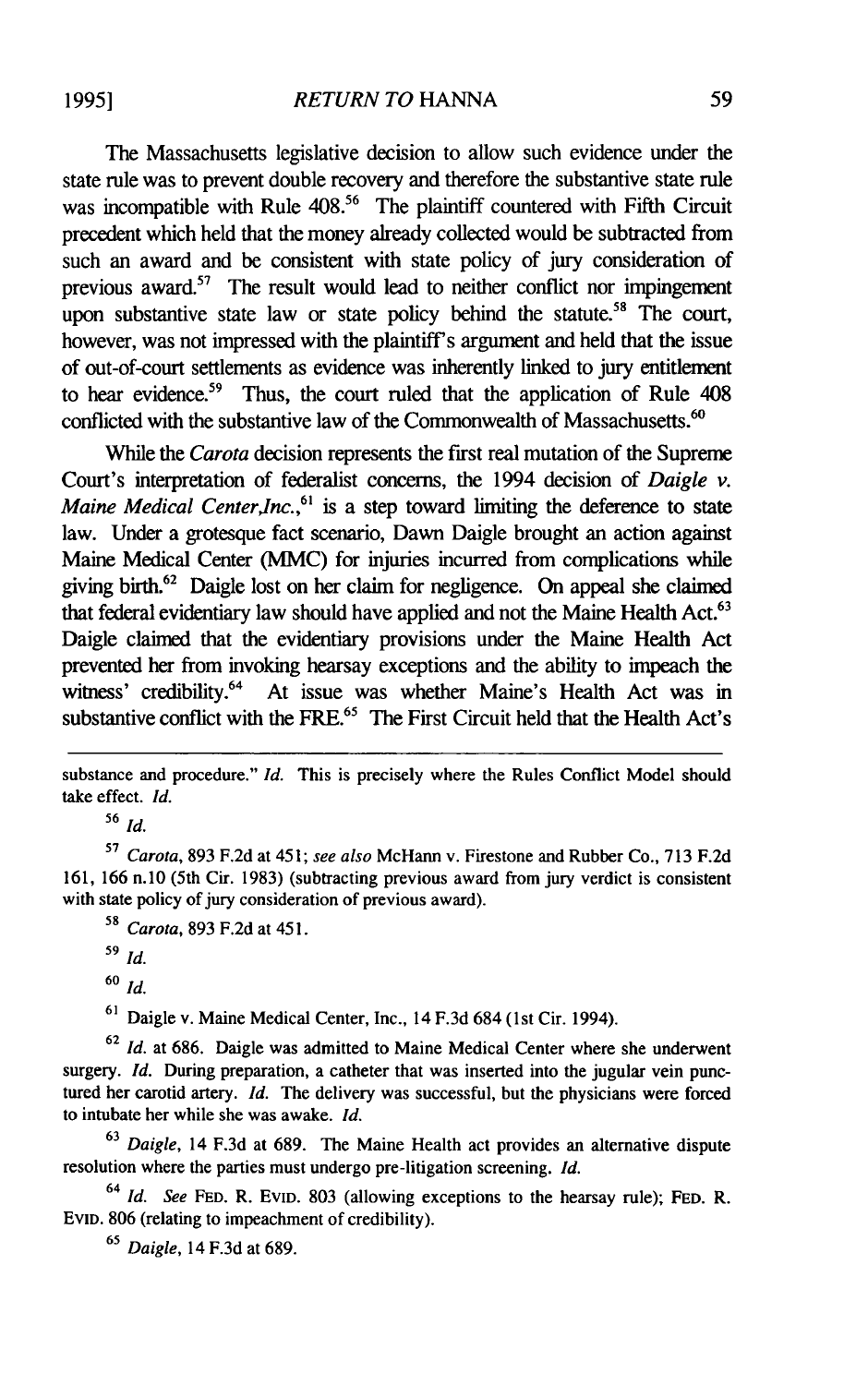evidentiary portions were procedural in nature, but could co-exist with the FRE.<sup>66</sup> The Maine Health Act was deemed substantive in nature because it is the state's attempt to curtail expensive litigation. The Health Act, however, was independent of the federal court and therefore each could co-exist without interference or conflict.<sup>6</sup><sup>7</sup>

In late 1994, the First Circuit attempted to resolve the substance/procedure dichotomy in *Cameron v. Otto Bock Orthopedic Industry.* In a products liability action concerning the failure of a pylon in a prosthetic leg, the plaintiff argued that the FRE did not apply to the proceeding where the Commonwealth of Massachusetts' evidence law would conflict.<sup>68</sup> At issue was whether notice of subsequent remedial measures could be admitted.<sup>69</sup> A direct conflict existed and the court held that the FRE controlled.<sup>70</sup> Ignoring precedent subsequent to *McInnis*, the court held that it had been long established that the FRE were presumptively procedural and were to be applied in matters of diversity jurisdiction.<sup>71</sup>

**<sup>67</sup>***Id.*

**<sup>68</sup>***Cameron,* 43 F.3d at 15. Mr. Cameron fell when a pylon in his artificial leg broke into two pieces. *Id.* He fell and fractured his pelvis. *Id.* The plaintiff claimed damages for the fractured pelvis and mental trauma. *Id.* His wife claimed damages for loss of consortium. *Id.*

**69** *Id.* at 17. The prosthetisists were sent letters by the manufacturer of the prosthesis after Mr. Cameron's fall. The plaintiff argued that these letters should be admitted into evidence. *Id.* The court held that these letters were covered by Rule 407 which provides in pertinent part:

When, after an event, measures are taken which, if taken previously, would have made the event less likely to occur, evidence of subsequent remedial measures is not admissible to prove negligence or culpable conduct in connection with the event. This rule does not require the exclusion of evidence of subsequent remedial measures when offered for another purpose, such as proving ownership, control, or feasibility of precautionary measures, if controverted, or impeachment.

**FED.** R. EvID 407. The court ruled that the letters from the manufacturer to the prosthetisists were "subsequent remedial measures" which evidence was not admissible and did not fall into one of the exceptions categories. *Id.*

**<sup>70</sup>***Cameron,* 43 F.3d at 17,18.

*<sup>71</sup>Id.*

**<sup>66</sup>***Id.* The Court held that, similar to the Supreme Court's determination in *Walker,* there was no conflict and that the Health Act and the Federal Rules of Evidence could coexist. *Id.* Furthermore, since the Health Act's policy is not to conflict with the Federal Rule, the scope of the rule does not even reach the question of analysis under the Rules Conflict test. *Id.*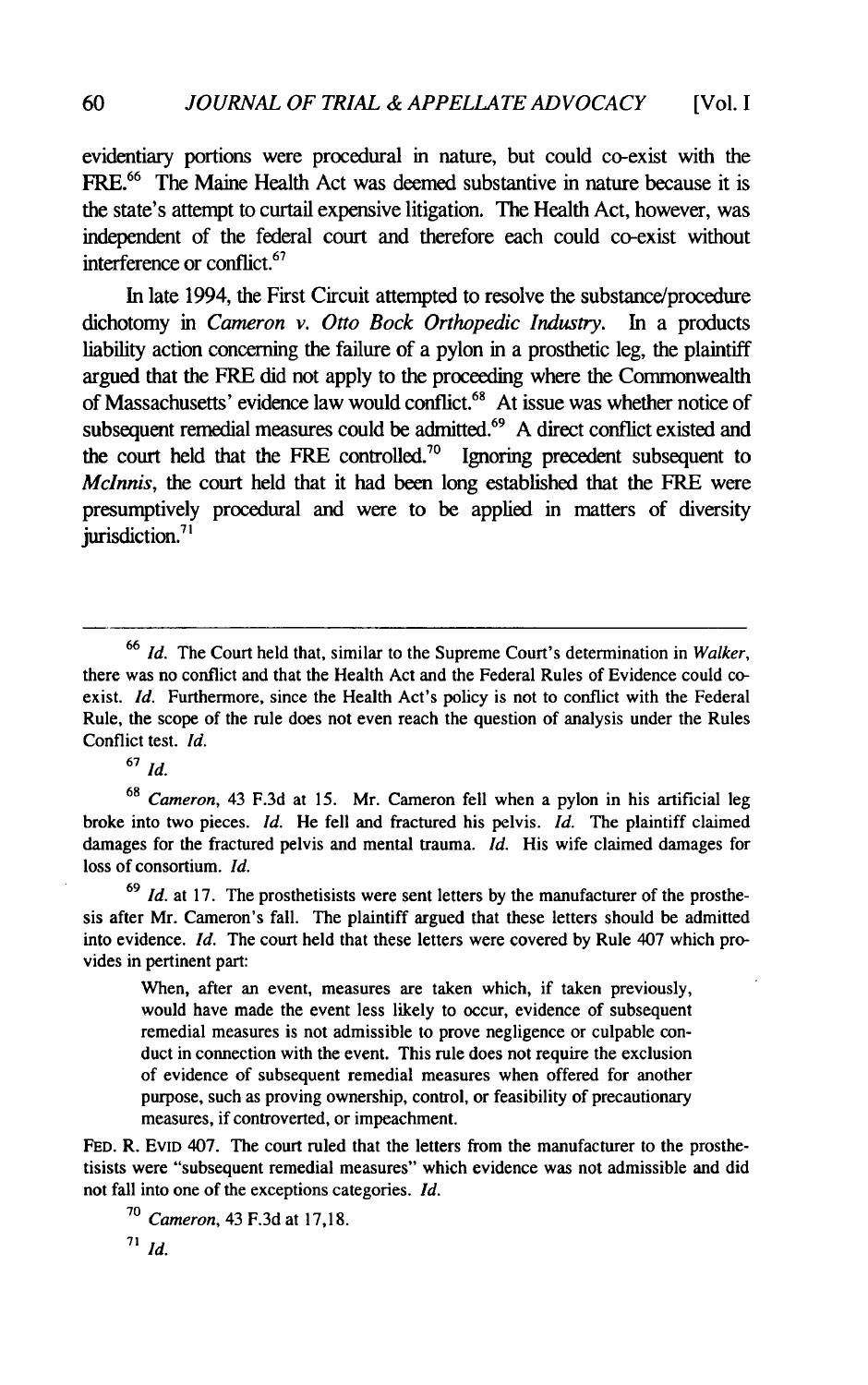#### **1I.** ANALYSIS

The First Circuit has consistently applied the FRE in diversity actions.<sup>72</sup> The court, however, has relied upon the absence of conflict when applying the FRE. Until recently, the holdings and dicta of the First Circuit's decisions demonstrated a willingness to apply an *Erie* analysis to what is essentially a Rule conflict problem.<sup>73</sup> The First Circuit's decision in *Cameron*, however deems the FRE procedural, reaffirming the *McInnis* decision. Therefore, under either the Federal Rule analysis or the *Erie* analysis, the FRE will be applied over the state rules of evidence in First Circuit diversity actions. While the result of *Cameron* mandates the application of the FRE, it is important to trace the uncertain history of the First Circuit's application analysis.

*The Mclnnis* decision was a pure rule conflict model discussion and application of *Hanna.<sup>74</sup>*A close reading of the case, however, revealed the First Circuit's general disfavor of federal intrusion upon state autonomy." While deferring to the Supreme Court's decisions in *Erie and Hanna,* the court subtly reiterates that federal law should not displace substantive policies of the state.<sup>76</sup> The reasoning of the court suggests that the First Circuit will not be formalistically railroaded into displacing a facially procedural state statute where, from a legal realist perspective, there exist substantive state policies behind the statute.77 Thereafter, the *Mclnnis* Court listed examples such as the collateral source rule, the parole evidence rule, or the Statute of Frauds to prove Congress' intent that policy decisions behind otherwise "procedural" state rules should be protected.<sup>78</sup>

<sup>72</sup>*See* Daigle v. Maine Medical Center, Inc., 14 F.3d 684 (1st Cir. 1994) (applying the FRE based upon non-conflict); Ricciardi v. Children's Hosp. Medical Center, 811 F.2d 18 (1st Cir. 1987) (applying FRE based upon non-conflict); Mclnnis v. A.M.F., Inc., 765 F.2d 240 (1st Cir. 1985) (applying FRE based on non-conflict). *But see* Carota v. Johns Manville Corp., 893 F.2d 448 (1st Cir. 1990) (applying state law based upon policy considerations).

**<sup>73</sup>***See supra* notes 27,28 and accompanying text. *But see supra* note 39 (demonstrating United States District Courts' adherence to *Hanna* test).

*<sup>74</sup>See Mclnnis,* 765 F.2d at 244-245 (1985) (discussing the proper *Hanna* analysis to be used where there is a Federal Rule conflict).

*<sup>75</sup>Id.* at 245.

<sup>76</sup>*Mclnnis,* 765 F.2d at 245. According to the First Circuit, Congress did not intend for Rules to preempt state statutes that in reality "serve substantive state policies." *Id.* This is a digression from *Hanna* where the word "policy" is not even mentioned.

**<sup>77</sup>** *Id.*

**<sup>78</sup>***Id.*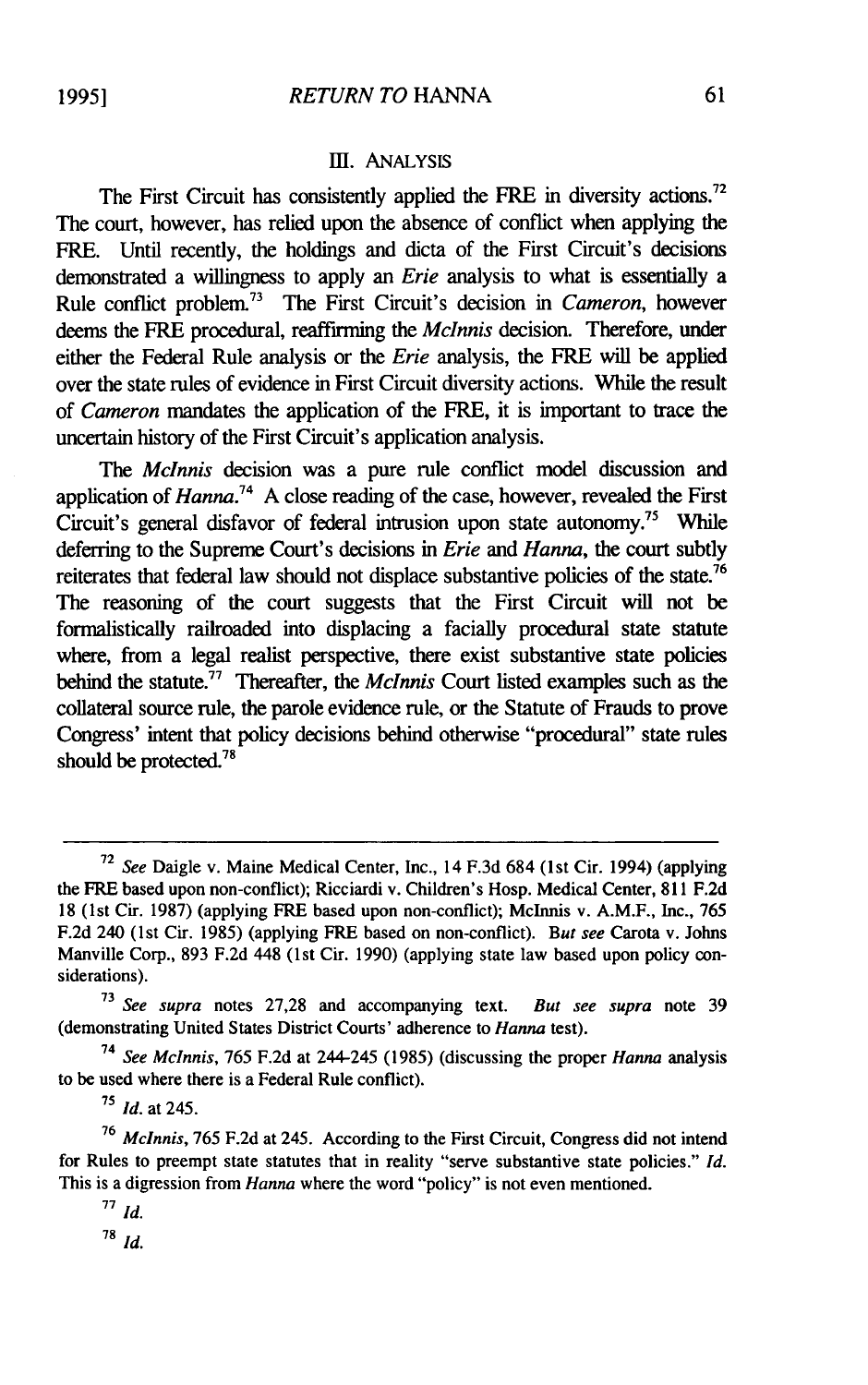What is troubling about *Mclnnis* is the reliance on *Erie* for its conclusive determination that the FRE was to apply.79 While the *Mclnnis* decision represents a rule conflict situation, the application of *Erie* in its analysis of the problem is irrelevant and demonstrated the Court's reluctance of applying proper *Hanna* analysis.<sup>80</sup>

Notwithstanding the lack of rule conflict, which is necessary for the *Hanna* test to be applied, the First Circuit attempted to expand upon *Mclnnis in Ricciardi.81 The Ricciardi* Court cited directly to the dicta in *Mclnnis* which states that federal law should not replace substantive state law. $82$  For the first time the court appealed to "policy" considerations of conflicting state statutes.<sup>83</sup> If it could be shown that an underlying substantive policy issue existed, according to that court, the Federal Rule must defer to the state legal construct.<sup>84</sup>

*The Carota* court applied the *Ricciardi* analysis, misinterpreting and misstating the law. The *Carota* court held that application of the federal law which is proper under the *Hanna* analysis would usurp essential power from the *jury.85* The *Carota* court opined that *Erie* analysis was an appropriate method of determining whether a Federal Rule should be displaced by a state rule.<sup>86</sup> The court held, while not a "traditional" *Erie* analysis, the *Erie* doctrine had "evolved beyond its traditional confines" and had been "narrowed," mandating that the Federal Rule be displaced only when the Federal Rule impinged upon a state policy.87 The problem with the court's analysis is that when there is a conflict between the FRE and a state rule, the conflict resolution is necessarily governed by the *Hanna* rule conflict model and not the *Erie* test.<sup>88</sup> Furthermore, the use of an underlying state policy standard in determining whether a conflict exists is

**<sup>82</sup>***Id.* at 21.

**<sup>83</sup>***Id.*

<sup>84</sup>*Id.*

**<sup>85</sup>***See Carota,* 893 F.2d at 451 ("Allowing a deduction of out of court settlements from a verdict, while not informing the jury of the amounts of those settlements, thwarts the rationales behind the Supreme Judicial Court decisions, and usurps from the court the power to formulate its own policies and to give force to its own law").

**<sup>86</sup>***Id.* at 450.

**<sup>87</sup>***Id.*

**<sup>88</sup>***See supra* text accompanying note 20 (explaining the dichotomous and mutually exclusive relationship between *Hanna and Erie).*

**<sup>79</sup>***See* 765 F.2d at 246. The court held **"...** . the Rhode Island rule cannot reasonably be considered substantive in light of the policies reflected in *Erie." Id.*

**<sup>80</sup>***See* Hanna v. Plumer, 380 U.S. at 473 ("[lIt cannot be forgotten that the *Erie* rule **...** [was] created to serve a different purpose altogether.").

*<sup>81</sup>Ricciardi,* 811 F.2d at 21.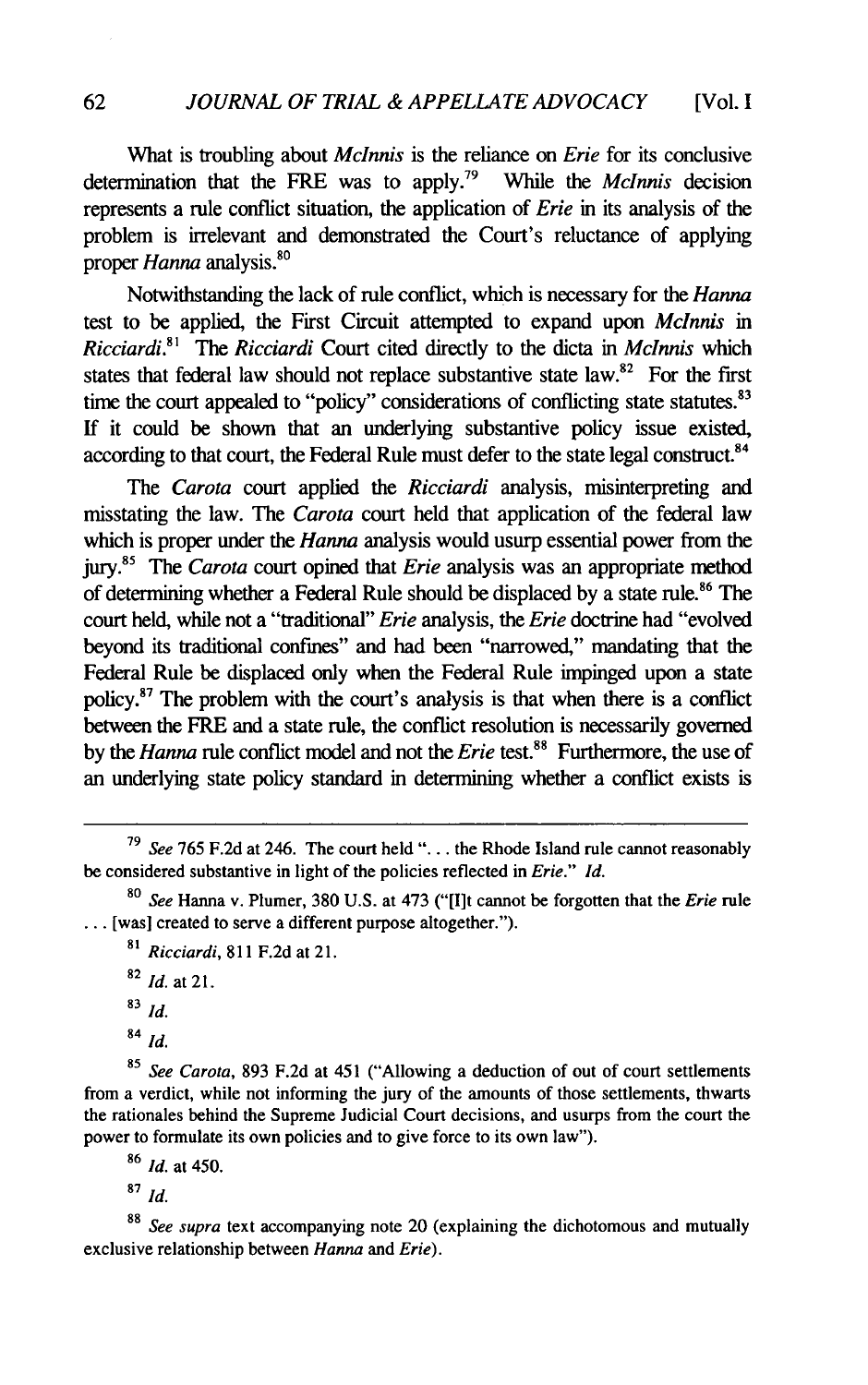analogous to the unmodified "outcome determination test": every statute, even purely procedural statutes, have state policy underpinnings. $89$  The result would give the court unreasonably expansive discretion which was not prescribed in the *Hanna* analysis.

Both the Federal Rule and the state rule in *Carota* had the same end result: prevention of "double dipping" in damages determination.<sup>90</sup> The First Circuit became emboldened by the express language of *Ricciardi* and expanded upon it by claiming that there was a substantive state policy being infringed upon and the state's express power was being usurped.<sup>91</sup> The conclusion of the court that the conflict was in the "twilight zone between substance and procedure" was correct.<sup>92</sup> It is precisely under these circumstances that the Rule conflict model should apply. The *Carota* court, however, incorrectly applied an *Erie* analysis."

*In Carota,* the First Circuit took a strong position by deferring to the state law where the state statute was "procedural" under a rule conflict analysis.<sup>94</sup> The reason behind the decision, therefore, could rest only upon federalism ideals of the First Circuit, as nurtured in dictum of the *Mclnnis and Ricciardi* decisions, or more likely, simple confusion about which conflict model to apply.95 In effect, the *Carota* decision represented another evolutionary step in the First Circuit's misapplication of the *Hanna* doctrine and the promotion of arguably unnecessary guardianship of state autonomy. <sup>96</sup>

The *Daigle* decision demonstrated the First Circuit's effort to avoid the application of the *Hanna* test. The First Circuit after *Daigle,* could, with almost surgical precision, pick and choose which state policies or parts of state policies are in conflict with a Federal Rule.97 The *Daigle* decision effectively allowed the First Circuit to sidestep the issue by declaring "no conflict" in avoiding possible Rule conflicts.

*<sup>91</sup>Id.* at 451.

*<sup>94</sup>See supra* text accompanying notes 14-17.

*<sup>95</sup>See, e.g.,* Sloviter, *supra* note 6; *Mclnnis,* 765 F.2d at 240; *Ricciardi,* 811 F.2d at

18.

**<sup>96</sup>***See supra* notes 6-9 (discussing the different governmental climate that no longer requires nor justifies the protection of diversity jurisdiction).

**<sup>97</sup>***Daigle,* 14 F.3d at 689.

**<sup>89</sup>**See supra text accompanying notes 15-17 (explaining the outcome determination test in unmodified form).

**<sup>90</sup>***Carota,* 893 F.2d at 45 **1.**

**<sup>92</sup>***Id.*

**<sup>93</sup>***Id.*